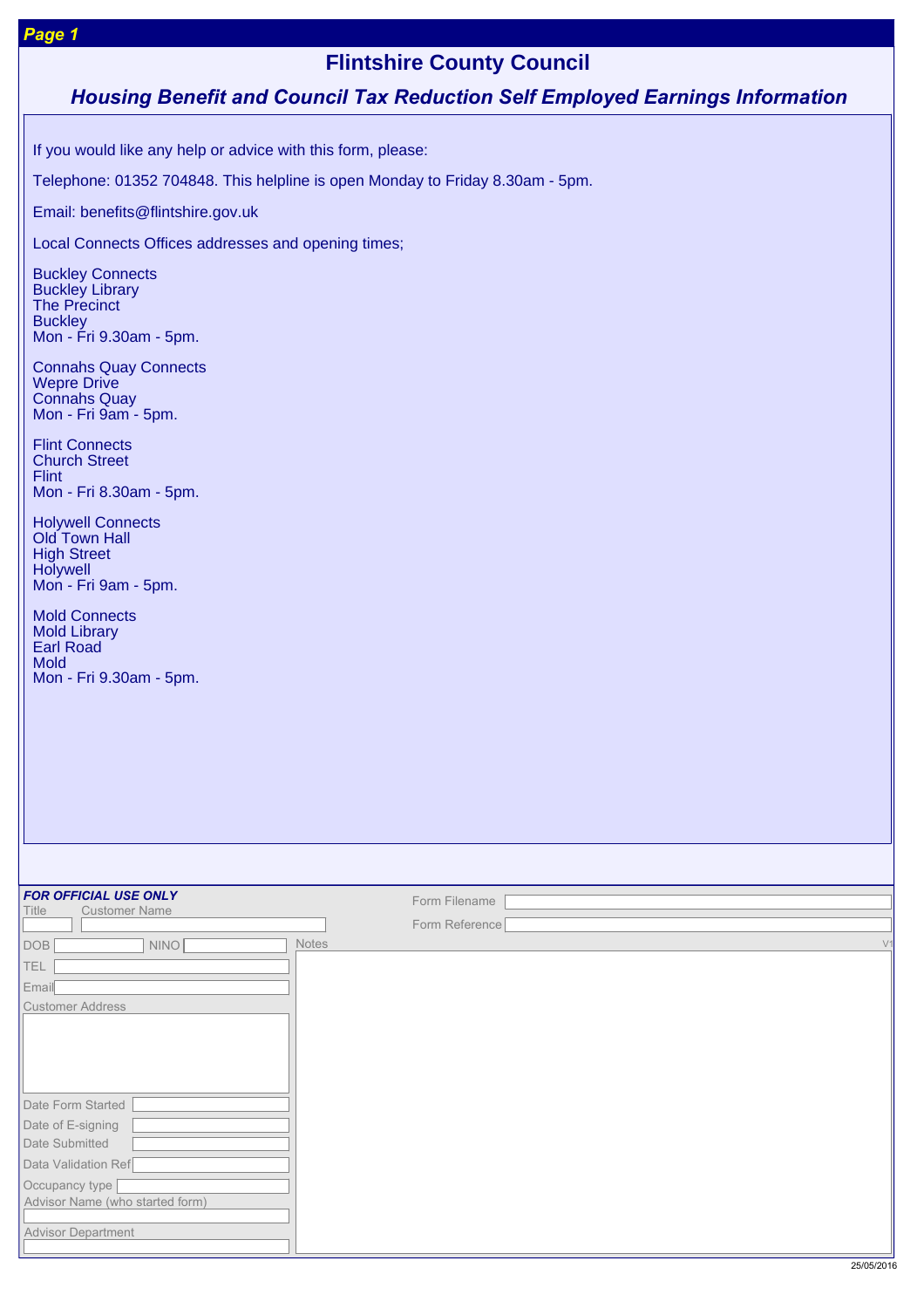| Page 2                               | About yourself and your business                                                                                    |
|--------------------------------------|---------------------------------------------------------------------------------------------------------------------|
|                                      | <b>Flintshire County Council</b>                                                                                    |
|                                      | <b>Housing Benefit and Council Tax Reduction Self Employed Earnings Information</b>                                 |
| <b>SECTION 1. ABOUT YOURSELF</b>     |                                                                                                                     |
| <b>Title</b>                         |                                                                                                                     |
| <b>Surname</b>                       |                                                                                                                     |
| <b>First Name</b>                    |                                                                                                                     |
| <b>Address</b>                       |                                                                                                                     |
|                                      |                                                                                                                     |
|                                      |                                                                                                                     |
|                                      | Postcode                                                                                                            |
| Telephone number                     |                                                                                                                     |
| <b>Email address</b>                 |                                                                                                                     |
|                                      |                                                                                                                     |
|                                      | <b>SECTION 2. ABOUT YOUR BUSINESS</b>                                                                               |
|                                      | Do you have more than one business? YES                                                                             |
|                                      | <b>NO</b>                                                                                                           |
| Name and address of your business    |                                                                                                                     |
| <b>Name</b>                          |                                                                                                                     |
| <b>Address</b>                       |                                                                                                                     |
|                                      |                                                                                                                     |
|                                      |                                                                                                                     |
|                                      | Postcode                                                                                                            |
|                                      |                                                                                                                     |
| <b>Business Telephone Number</b>     |                                                                                                                     |
|                                      |                                                                                                                     |
| Mobile Number (if applicable)        |                                                                                                                     |
| <b>Date Business Commenced</b>       |                                                                                                                     |
|                                      |                                                                                                                     |
|                                      | Type of Business - please describe the nature of your business.                                                     |
|                                      | What activities do you undertake in a typical week?                                                                 |
|                                      |                                                                                                                     |
|                                      |                                                                                                                     |
| Are you a self-employed taxi driver? | <b>YES</b>                                                                                                          |
|                                      | <b>NO</b><br>NUMBER OF HOURS NORMALLY WORKED PER WEEK:<br>hours                                                     |
|                                      | <b>YES</b>                                                                                                          |
|                                      | Have you registered with Her Majesty's Revenue and Customs (HMRC)?                                                  |
| <b>Tax Registration Number</b>       | <b>NO</b>                                                                                                           |
| Are you VAT registered?              | <b>YES</b><br><b>VAT Registration Number</b>                                                                        |
|                                      | <b>NO</b>                                                                                                           |
|                                      | Do you have any partners in your business?<br><b>YES</b><br>Please give details of your business partners and their |
|                                      | percentage share of the business<br><b>NO</b>                                                                       |
|                                      |                                                                                                                     |
|                                      |                                                                                                                     |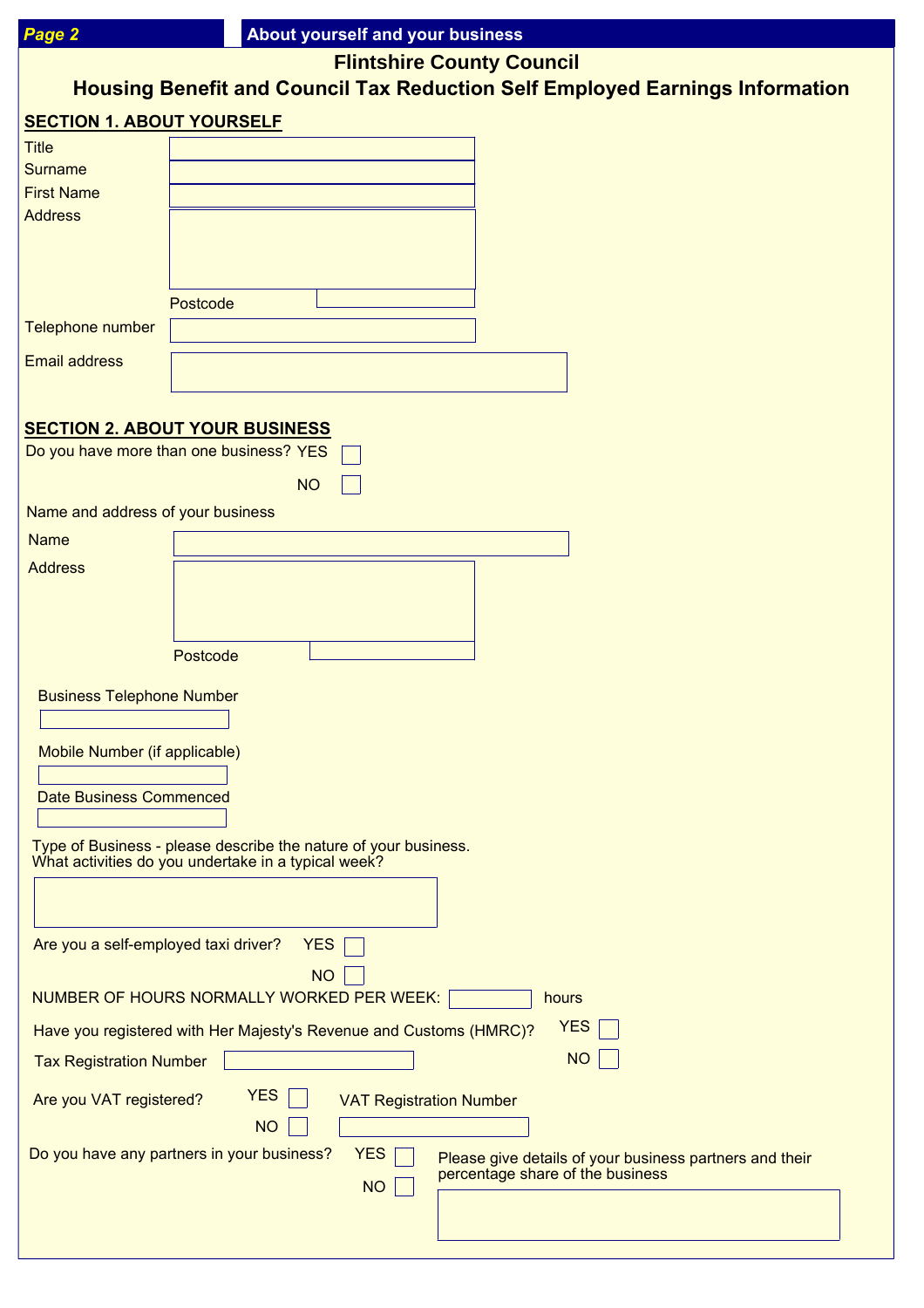| Page 4                          | About the business income                                                                                                           |
|---------------------------------|-------------------------------------------------------------------------------------------------------------------------------------|
|                                 | <b>Flintshire County Council</b>                                                                                                    |
|                                 | <b>SECTION 3. ABOUT THE BUSINESS INCOME</b>                                                                                         |
|                                 | Do you have an accountant? YES                                                                                                      |
|                                 | <b>NO</b>                                                                                                                           |
|                                 | Please provide your accounts name and address                                                                                       |
| <b>Name</b>                     |                                                                                                                                     |
| <b>Address</b>                  |                                                                                                                                     |
|                                 |                                                                                                                                     |
|                                 | Postcode                                                                                                                            |
|                                 |                                                                                                                                     |
|                                 | What month does your accountant draw up your accounts?                                                                              |
| What is your accounting period? | To<br>From                                                                                                                          |
|                                 | Do you have prepared accounts (Audited or otherwise) for the last financial year?                                                   |
| <b>YES</b>                      | If 'YES' return a copy of the accounts with this form and go straight to Section 5                                                  |
| <b>NO</b>                       | If 'NO' give the reason why and the date you expect to have them in the box below:                                                  |
|                                 |                                                                                                                                     |
|                                 |                                                                                                                                     |
|                                 |                                                                                                                                     |
|                                 |                                                                                                                                     |
|                                 | IF YOU DO NOT HAVE ANY PREPARED ACCOUNTS OR IF YOU HAVE NOT BEEN TRADING FOR A FULL YEAR<br>PLEASE COMPLETE SECTION 4 OF THIS FORM. |
|                                 |                                                                                                                                     |
|                                 |                                                                                                                                     |
|                                 |                                                                                                                                     |
|                                 |                                                                                                                                     |
|                                 |                                                                                                                                     |
|                                 |                                                                                                                                     |
|                                 |                                                                                                                                     |
|                                 |                                                                                                                                     |
|                                 |                                                                                                                                     |
|                                 |                                                                                                                                     |
|                                 |                                                                                                                                     |
|                                 |                                                                                                                                     |
|                                 |                                                                                                                                     |
|                                 |                                                                                                                                     |
|                                 |                                                                                                                                     |
|                                 |                                                                                                                                     |
|                                 |                                                                                                                                     |
|                                 |                                                                                                                                     |
|                                 |                                                                                                                                     |
|                                 |                                                                                                                                     |
|                                 |                                                                                                                                     |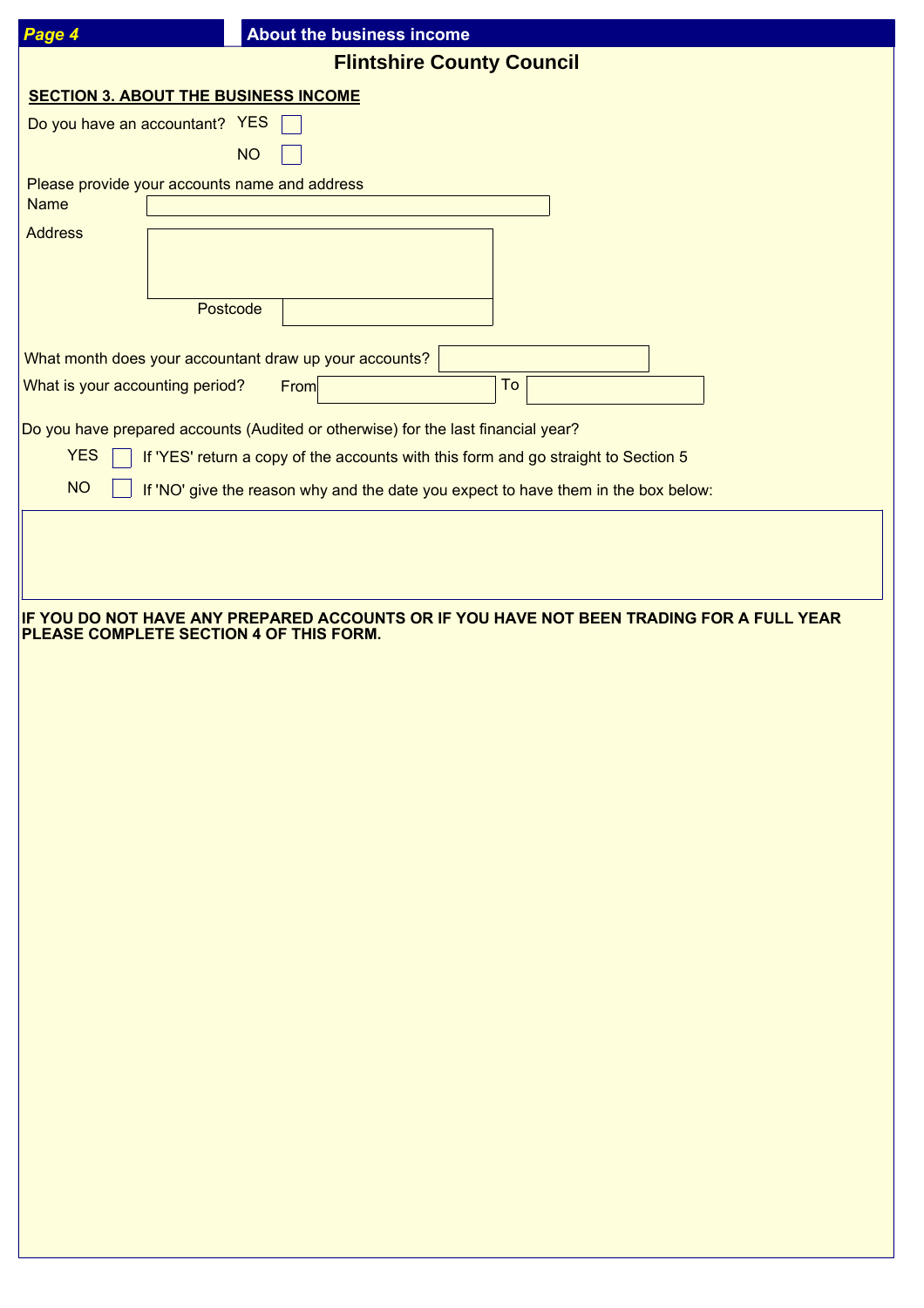| Page 5                                                                             | <b>Self Employed Calculation</b> |                        |                  |                                                                  |                                |
|------------------------------------------------------------------------------------|----------------------------------|------------------------|------------------|------------------------------------------------------------------|--------------------------------|
| <b>SECTION 4</b>                                                                   |                                  | <b>Start Date:</b>     | <b>End Date:</b> | <b>No. of Days</b>                                               |                                |
|                                                                                    |                                  |                        |                  |                                                                  |                                |
| <b>Item</b>                                                                        |                                  |                        | <b>Amount</b>    | <b>Please confirm what</b><br>percentage is for<br>business use? |                                |
| <b>Sales / Takings / Income</b>                                                    |                                  |                        |                  |                                                                  | %                              |
| <b>VAT Refund</b>                                                                  |                                  |                        |                  |                                                                  | %                              |
| <b>Enterprise Allowance</b>                                                        |                                  |                        |                  |                                                                  | $\frac{9}{6}$<br>$\frac{9}{6}$ |
| <b>Tips</b><br><b>Closing Stock</b>                                                |                                  |                        |                  |                                                                  | %                              |
| <b>Purchase of Stock / Materials</b>                                               |                                  |                        |                  |                                                                  | %                              |
| <b>VAT Paid Out</b>                                                                |                                  |                        |                  |                                                                  | %                              |
| <b>Opening Stock</b>                                                               |                                  |                        |                  |                                                                  | $\frac{9}{6}$                  |
| <b>GROSS PROFIT</b>                                                                |                                  |                        | £.00             |                                                                  |                                |
|                                                                                    |                                  |                        |                  |                                                                  |                                |
| <b>Drawings</b><br><b>Vehicle Insurance</b>                                        |                                  |                        |                  |                                                                  | %<br>$\frac{9}{6}$             |
| <b>Vehicle Tax</b>                                                                 |                                  |                        |                  |                                                                  | $\frac{9}{6}$                  |
| <b>Vehicle Servicing / Maintenance</b>                                             |                                  |                        |                  |                                                                  | $\frac{9}{6}$                  |
| <b>Vehicle Fuel</b><br><b>Additional Travel Costs</b>                              |                                  |                        |                  |                                                                  | $\frac{9}{6}$                  |
| <b>Replacement / Repair Tools / Equipment</b>                                      |                                  |                        |                  |                                                                  | $\frac{9}{6}$<br>$\frac{9}{6}$ |
| <b>Staff Wages</b>                                                                 |                                  |                        |                  |                                                                  | $\frac{9}{6}$                  |
| <b>Partner's Wages</b>                                                             |                                  |                        |                  |                                                                  | $\frac{9}{6}$                  |
| <b>Wages Paid to Self</b><br><b>Stock Insurance</b>                                |                                  |                        |                  |                                                                  | %                              |
| <b>Public Liability Insurance</b>                                                  |                                  |                        |                  |                                                                  | $\frac{9}{6}$<br>$\frac{9}{6}$ |
| <b>Property Insurance</b>                                                          |                                  |                        |                  |                                                                  | $\%$                           |
| <b>Accountancy</b>                                                                 |                                  |                        |                  |                                                                  | $\%$                           |
| <b>Rent for Business Premises</b><br><b>Mortgage Payment for Business Premises</b> |                                  |                        |                  |                                                                  | $\%$<br>$\%$                   |
| <b>Repairs / Maintenance / Cleaning for Business Premises</b>                      |                                  |                        |                  |                                                                  | %                              |
| <b>Business Rates</b>                                                              |                                  |                        |                  |                                                                  | $\%$                           |
| <b>Water / Lighting / Heating for Business Premises</b><br><b>Business Loan</b>    |                                  |                        |                  |                                                                  | $\frac{9}{6}$<br>$\frac{9}{6}$ |
|                                                                                    |                                  | Please state reason:   |                  |                                                                  |                                |
| <b>Interest Payments</b>                                                           |                                  |                        |                  |                                                                  | %                              |
| <b>Capital Repayments (enclose agreement)</b>                                      |                                  |                        |                  |                                                                  | $\frac{9}{6}$                  |
| <b>Bank Charges on Business Accounts</b><br><b>Telephone / Landline</b>            |                                  |                        |                  |                                                                  | $\frac{9}{6}$<br>$\frac{9}{6}$ |
| <b>Mobile</b>                                                                      |                                  |                        |                  |                                                                  | $\frac{9}{6}$                  |
| <b>Broadband</b>                                                                   |                                  |                        |                  |                                                                  | %                              |
| <b>Stationery / Printing and Postage</b><br><b>Advertising</b>                     |                                  |                        |                  |                                                                  | $\frac{9}{6}$                  |
| <b>Use of Home as Office</b>                                                       |                                  |                        |                  |                                                                  | $\frac{9}{6}$<br>%             |
| <b>Hire and Leasing Charges</b>                                                    |                                  |                        |                  |                                                                  | %                              |
| <b>Subscriptions to Professional Bodies</b><br><b>Proven Bad Debts</b>             |                                  |                        |                  |                                                                  | %                              |
| <b>Expenses Incurred in any Debt Recovery</b>                                      |                                  |                        |                  |                                                                  | %<br>%                         |
| <b>Radio</b>                                                                       |                                  |                        |                  |                                                                  | $\frac{9}{6}$                  |
| <b>Badge / License</b>                                                             |                                  |                        |                  |                                                                  | $\frac{9}{6}$                  |
| <b>Cleaning of Car</b><br>How much Track do you pay?                               |                                  |                        |                  |                                                                  | $\frac{9}{6}$<br>%             |
| <b>Other</b>                                                                       |                                  |                        |                  |                                                                  | $\frac{9}{6}$                  |
|                                                                                    |                                  | <b>Please Specify:</b> |                  |                                                                  |                                |
|                                                                                    |                                  |                        |                  |                                                                  |                                |
| <b>TOTAL EXPENSES</b>                                                              |                                  |                        | £.00             |                                                                  |                                |
|                                                                                    |                                  |                        |                  |                                                                  |                                |
| <b>NET INCOME</b>                                                                  |                                  |                        |                  |                                                                  |                                |
| <b>ANNUAL INCOME</b>                                                               |                                  |                        |                  |                                                                  |                                |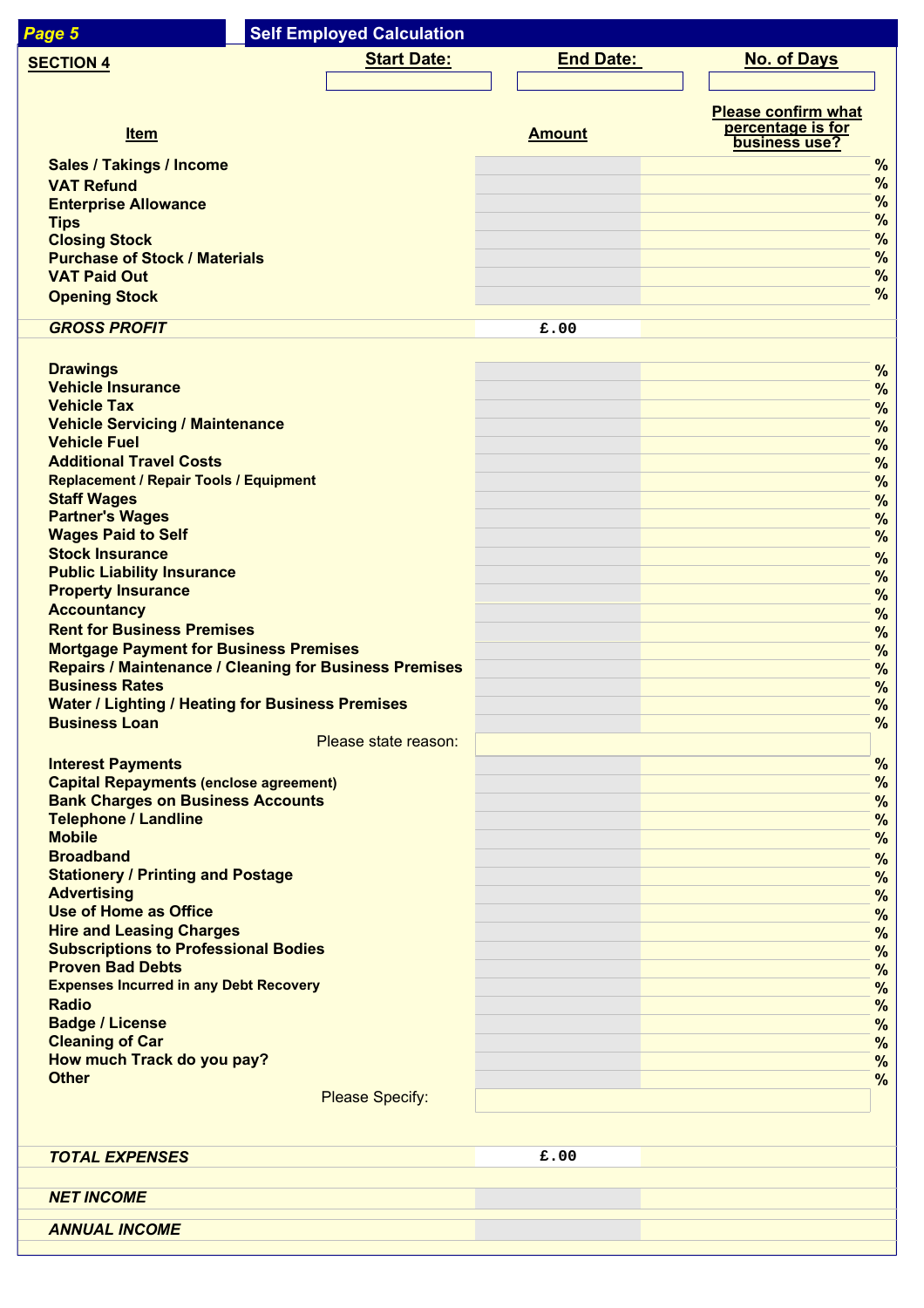### **SECTION 4 Continued**

 YOU MAY BE REQUESTED TO PROVIDE PROOF OF ANY OF THE EXPENSE ITEMS LISTED - IF SO WE WILL CONTACT YOU

IS IT REASONABLE TO ASSUME THAT THE TRADING FIGURES FOR THE NEXT TWELVE MONTHS WILL BE SIMILAR TO THE FIGURES PROVIDED? **If 'NO' explain likely differences:**

 $YES \Box$ 

 $YES \Box$  NO

# **SECTION 5 OTHER OUTGOINGS**

NATIONAL INSURANCE: Do you hold an exemption certificate?

PERSONAL PENSION CONTRIBUTIONS:

If you contribute to a Personal Pension Scheme please state amount paid

YOU MUST ENCLOSE PROOF OF: Frequency: (i) Payments made (ii) Membership of the scheme (Weekly, Monthly, etc)

## **SECTION 6 DECLARATION**

By completing this declaration, you are agreeing that you have read, understood and confirmed your agreement to the following terms.

I / We have declared all of my/our Self Employed income and expenditure.

I / We know I / We must let the Benefit Section at Flintshire County Council, County Hall, Mold, CH7 6NR know immediately and in writing of any change in circumstances which may affect the claim.

I / We accept that it is our responsibility to do so and that, if unsure of whether a change in circumstances affects the benefits or not, I/ We will contact the Benefit Section at Flintshire County Council, County Hall, Mold, CH7 6NR, to check.

I / We authorise the Council to make any enquiries to verify the information on this form and to cross check the information given with other sections within the Council, Benefit Authorities and the Home Office as allowed by law. (Flintshire County Council may be asked to provide, and will share, information to other organisations, such as government departments, local authorities and organisations that lend money, if the law allows this).

I / We declare the information I / We have given on this form is correct and complete. If I / We give information that is incorrect or incomplete, or I / We fail to report a change in circumstances which may effect the claim, I / We may be prosecuted under the Social Security Administration Act 1992 (as amended) or the theft act 1968.

## **APPLICANT 1 CONFIRMATION**

| <b>Check</b> |  | <b>Check</b> |
|--------------|--|--------------|
|              |  |              |
| <b>Sign</b>  |  | <b>Sign</b>  |
| <b>Date</b>  |  | <b>Date</b>  |

### **APPLICANT 2 CONFIRMATION**

| <b>Check</b> |  |
|--------------|--|
|              |  |
| <b>Sign</b>  |  |
| <b>Date</b>  |  |